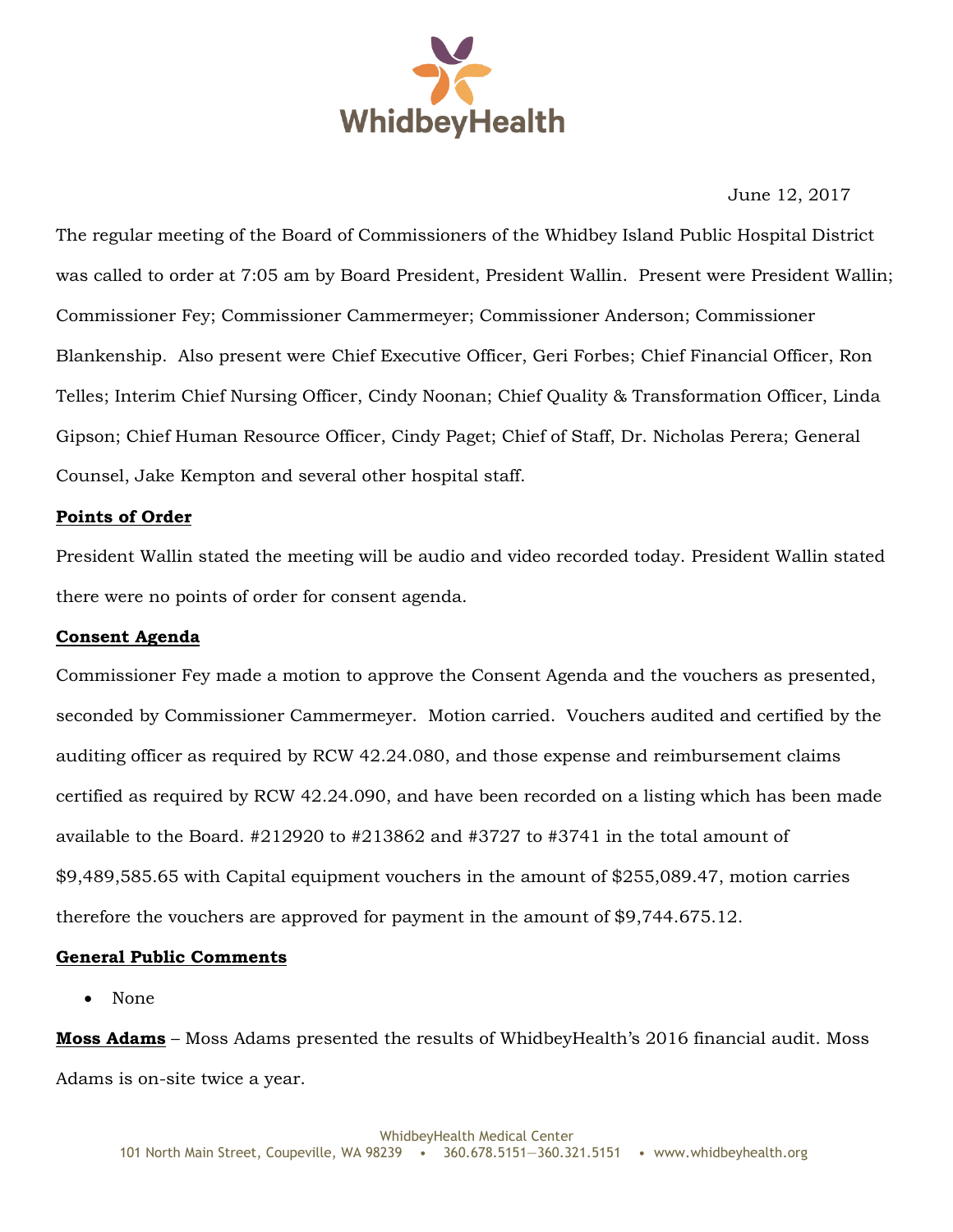

Commissioner Fey made a motion, seconded by Commissioner Anderson to approve Moss Adam's report for 2016 as presented. Motion carried.

#### **Medical Staff Report**

Chief of Staff Report: Dr. Nick Perera, Chief of Staff reported the following:

Smokey Point Behavioral Center – Open House: Thursday, July 13, 2017.

Dr. Nicholas Perera presented the following Advancements to Active appointments.

Michele Gaspar, MD Active

Michael Gravatt, MD Active

Commissioner Cammermeyer made a motion, seconded by Commissioner Fey to approve the Advancements to Active as presented. Motion carried.

Dr. Nicholas Perera presented the following reappointments.

| David Alexander, MD      | Courtesy                              |
|--------------------------|---------------------------------------|
| Pooja Voria, MD          | Courtesy                              |
| Harry Conley, MD         | Courtesy                              |
| Michael Fishman, MD      | Courtesy                              |
| Brendan Hanson, MD       | Active                                |
| Melissa Chinn, MD        | Active                                |
| Xiaowen "Wendy" Weng, MD | Courtesy                              |
| David Lemme, DO          | Active                                |
| Renee Yanke, ARNP        | <b>Advanced Clinical Practitioner</b> |
| Jerald Sanders, MD       | Active                                |
| Feng Wang, MD            | Courtesy                              |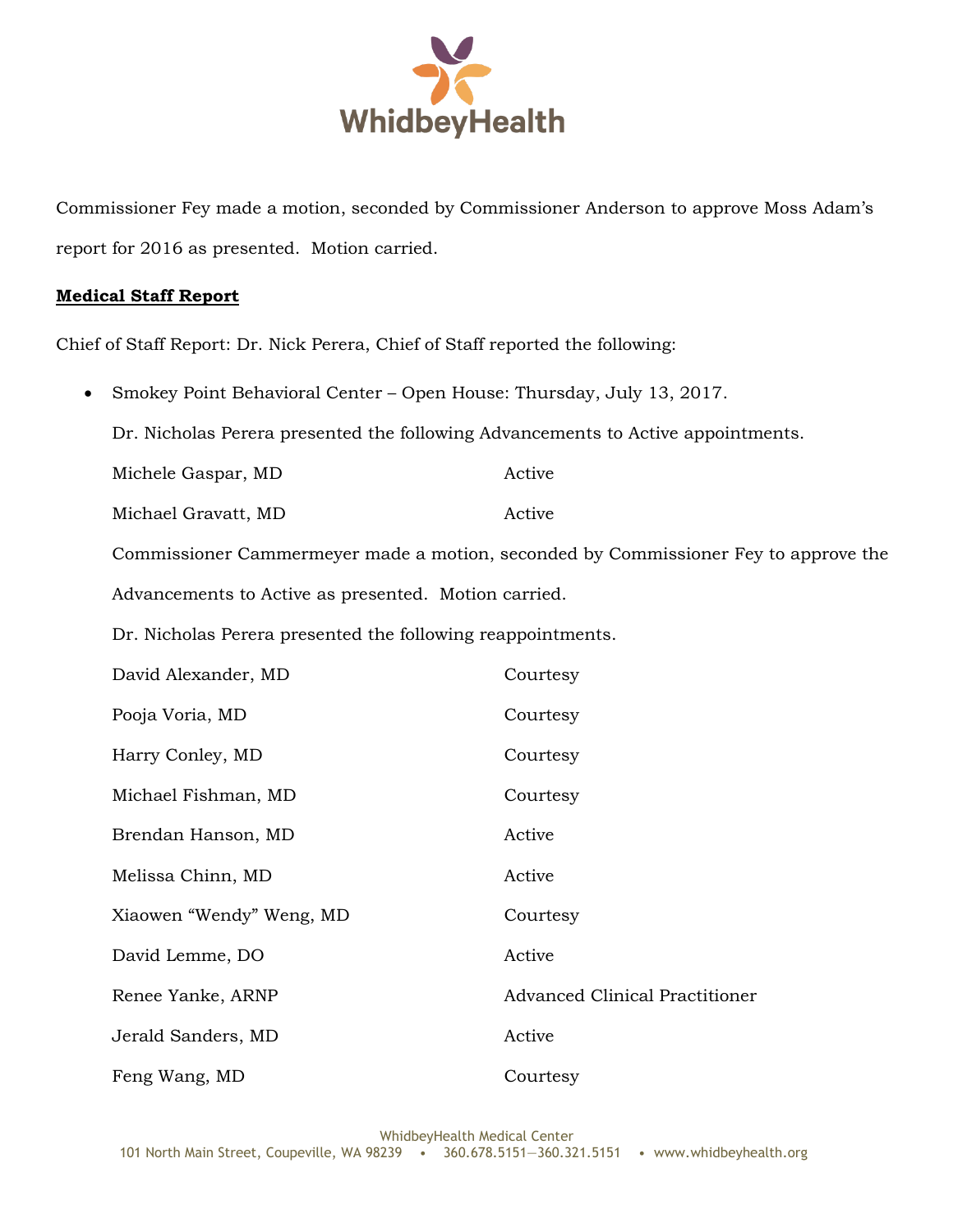

Maheer Gandhadavi, MD Courtesy Commissioner Cammermeyer made a motion, seconded by Commissioner Fey to approve the Courtesy reappointments as presented. Motion carried.

# **Nursing**

Cindy Noonan, Interim CNO

- Cindy discussed how staff is being trained on the new equipment for the new wing as well as new policies/procedures for the new wing.
- May was a busy month for patient census.

# **Quality Committee Dashboard Report - QRTLY**

Linda Gipson, CQTO

- Linda thanked the Commissioners who attend the Quality Committee meetings.
- There is a heavy focus on recruitment in Quality/Transformation as well as building partnerships to increase funding for the hospital. Linda also expressed gratitude to the Patient Family Advisory Council that provides support to previous patients.

# **Staff and Status Reports from Administration**

Administrative Update

Geri Forbes, CEO reported the following:

 Geri thanked Helen Taylor and her team and the Foundation Board for putting on the hospital's  $1^{st}$  Gala called A Night in Tuscany that was held on May  $13^{th}$  at the Roaming Radish. The event raised money to provide supplemental funding for the hospital. Geri thanked everyone for their attendance and participation.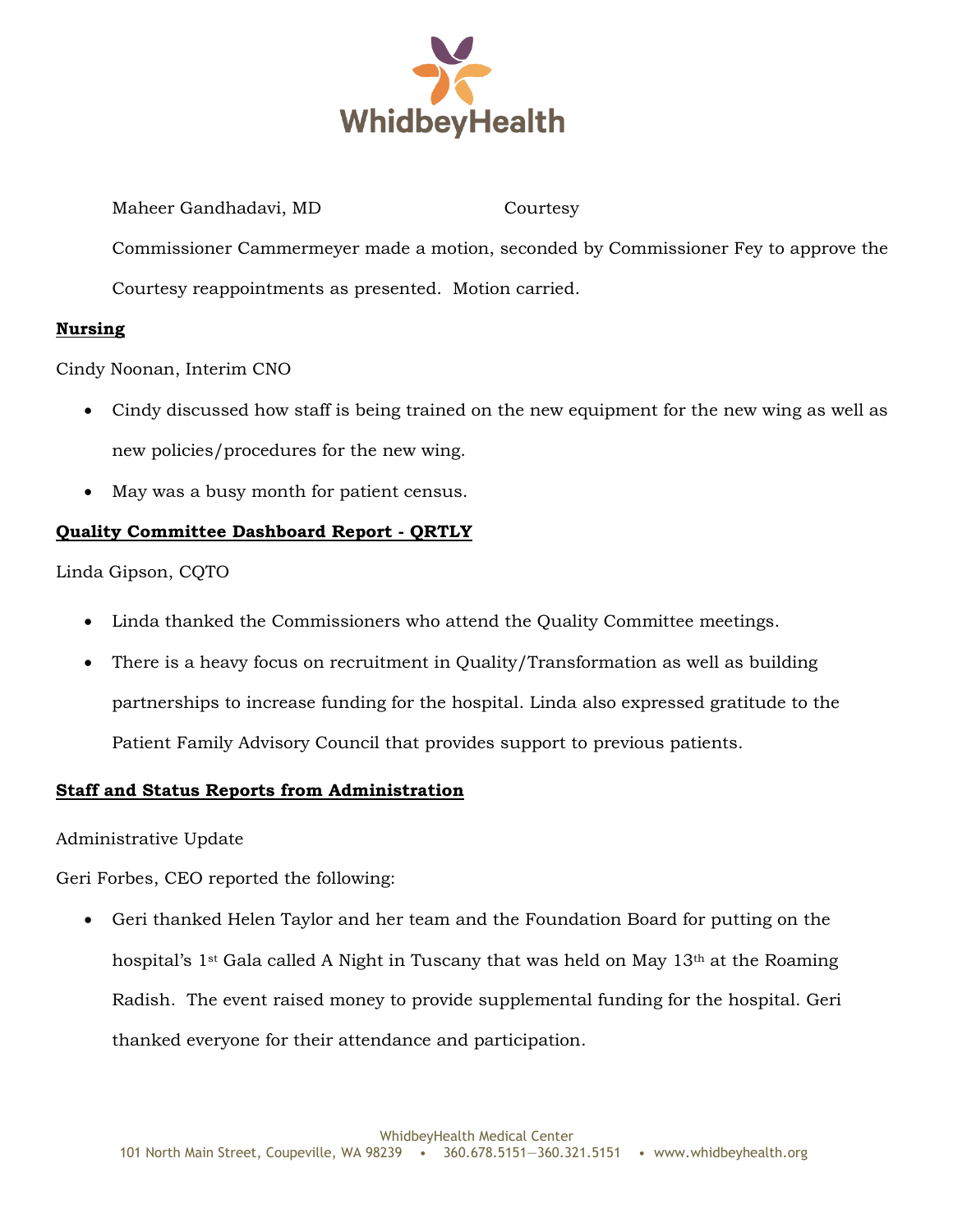

- July 7, 2017 targeted move date in the new building. July  $10<sup>th</sup>$  will begin next construction phase which is the renovation of the pre/post care area for the Surgery Center. We are planning a formal open house in November when all phases are complete.
- Second Annual Daisy Award was presented by Patsy Kolsar to Ellen Giles, RN in the ICU.
- Caregiver Resource Fair was held on May 20th at the Bayview Senior Center. Dr. Hassapis spoke on prevention and the importance of screening.
- Relay for Life was held on June 2nd & 3rd at the North Whidbey Middle School track.

#### **Finance:**

Ron Telles, CFO discussed and presented the following financials for April 2017:

- ER visits are average.
- In patient surgery volumes are good.
- Low volumes in the clinics in April
- There was cost that went into training staff for new building.

#### **Board Items**

- President Wallin discussed the Commissioner Committee calendar that is being created for the Commissioners. Currently Commissioner Wallin is serving on the Construction, Medical Staff and MEC committees. Commissioner Anderson is serving on the Financial & MEC committees. Commissioner Fey is serving on the Financial, Credentialing, Quality and Medical Staff committees. Commissioner Cammermeyer is serving on the Quality and Pharmacy & Therapeutic committees.
- President Wallin discussed the importance and his appreciation for the Administration team.
- Commissioner Cammermeyer gave a follow up on the Strategic Planning session she attended